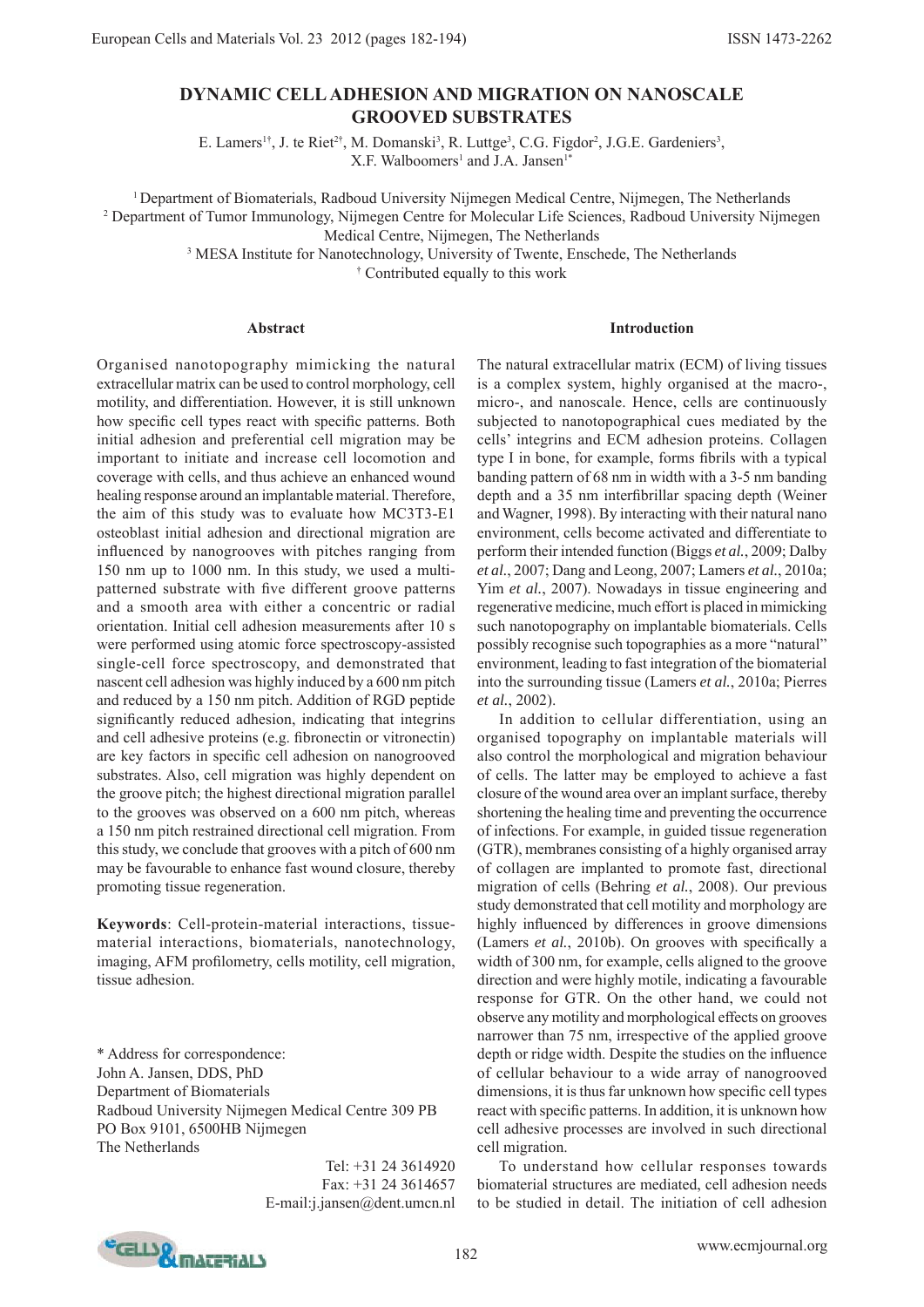is a process which is usually established within a few microseconds (Carvalho *et al.*, 2010) and involves integrins that adhere to surface specific proteins such as fibronectin and vitronectin (Pierres *et al.*, 2008; Siebers *et al.*, 2005). Within 5 min, these integrins cluster to become focal adhesions (FAs), and may either disassemble or further mature into fibrillar adhesions (FBs) within 20 min (Gardel *et al.*, 2010; Zaidel-Bar *et al.*, 2003). The formation of such FBs may severely reduce cell motility (Coussen *et al.*, 2002), as shown in our previous study (Lamers *et al*., 2010b). Such cell adhesive processes are not only important for proper integration of an implant into the surrounding tissue, but likely also influence other cellular processes such as migration, polarisation, spreading, and differentiation. Therefore, the aim of this study was to get a better understanding of the effect of nanoscale grooves on initial osteoblast adhesion within the first hour after the cells come into contact with the surface, and how this adhesion can be related to directional cell migration on the grooves.

 We hypothesise that a fast adhesion of cells to grooved implants leads to increased directional migration. Ultimately, this may result in improved wound healing and tissue regeneration not only in an outside-in fashion but also at the inner surface of an implant shortly after implantation. In order to test this hypothesis, different types of cell adhesion studies were performed. The influence of nanoscale grooves ranging from a pitch of 150 nm up to 1000 nm was first studied directly after initial contact using atomic force microscopy (AFM) single cell force measurements. Next, initial cell adhesion events were followed at intervals from minutes to hours. Finally, a migration assay up to three days was performed to assess whether the initial adhesion correlated to the tissue migration potential of osteoblasts after prolonged culture.

#### **Materials and Methods**

### **Substrates**

Prime quality 4'' silicon (Si) wafers with nanogrooves were prepared using laser interference lithography (Lamers *et al.*, 2010a). A setup was used based on the Lloyd's interferometer, where a regular pattern was produced by interference of an incident laser beam and a mirror reflected beam (van Soest *et al.*, 2005). The period of the interference pattern, and thus of the grating recorded in the resist layer on the substrate, is given by the equation:  $P = \lambda/(2\sin\theta)$ , where the period (P) is determined by the wavelength (λ) of the beam source and the angle (θ) at which two coherent beams are interfering. With a 266 nm light source, periods of 150 nm up to 1000 nm were produced (Luttge, 2009). A tri-layer positive resist system was spin-coated on a silicon wafer, consisting of a 13 nm thick bottom antireflective coating (BARC) DUV46 (Brewer Science, Derby, UK), a 140 nm thick positive (for PS replication) photosensitive polyvinyl-based resist PEK500 (Sumitomo Chemical, Tokyo, Japan), and a 5 nm top antireflective coating (TARC, Aquatar-6A, AZ Electronics, Wiesbaden, Germany).

After illumination and development of the resist layer, the grating was transferred to the substrate by a reactive ion etching process using a Plasmatherm 790 system (Unaxis, Utrecht, The Netherlands). An optimised method of reactive ion etching using parameters giving anisotropic etch profiles in nanoscale was used.  $SF<sub>6</sub>:O<sub>2</sub>$  plasma chemistry gave well defined structures transferred into the silicon substrate. Using this setup, highly regular patterns were produced over areas of about 2 x 2 cm<sup>2</sup>. The groove dimensions are given in Fig. 1a.

 In order to create multi-patterned wafers containing 5 different groove patterns and 1 flat part, five Si wafers containing different groove patterns and one smooth substrate were diced into sextant pieces and glued together to create one combined wafer (Fig. 1b,c). These wafers were not used directly, but served as templates to produce cell culture materials.

 For reproduction of polystyrene (PS) replicates, 0.5 g PS dissolved in 3 mL chloroform was cast onto a 4'' silicon wafer and the chloroform was evaporated overnight. PS rings (2.0 cm  $\varnothing$  for adhesion analysis, 3.0 cm  $\varnothing$  for time lapse CLSM, and 4 cm Ø for AFM adhesion measurements) were glued to substrates using a small amount of casting solution to create cell culture dishes. Substrates received a radiofrequency glow-discharge (RFGD; Harrick, Ithaca, NY, USA) treatment for 5 min in argon gas at 10-2 bar for sterilisation and to improve wettability. The groove dimensions of the different nanopatterns were routinely verified by AFM.

#### **AFM imaging**

A multimode AFM (Nanoscope IIIa, Veeco, Santa Barbara, CA, USA) with NanoScope Analysis software (version 1.20, Veeco) was used to confirm surface topography of the nanopatterned replicas. Tapping in ambient air was performed with high aspect ratio NW-AR5T-NHCR cantilevers (NanoWorld AG, Wetzlar, Germany) with average nominal spring constants of 30 Nm-1 (Loesberg *et al.*, 2007). Height images of each nanopattern were captured in ambient air at 50 % humidity at a tapping frequency of  $\sim$ 250 kHz. The analysed field was scanned at a rate of 0.8 Hz with 512 scanning lines.

### **Cell culture**

The mouse MC3T3-E1 osteoblast cell line (ATCC #CRL-2593) was maintained in alpha Minimal Essential Medium without ascorbic acid ( $\alpha$ MEM; Gibco BRL, Life Technologies, Breda, The Netherlands) supplemented with 10 % foetal calf serum (FCS; Gibco) and 0.5 mg/mL gentamicin (Gibco). Cells were cultured from passage 21 up to 25. Before the experiments, cells were detached with trypsin/EDTA (0.25 % w/v trypsin / 0.02 % EDTA), resuspended in cell culture medium, centrifuged at 1,200 rpm for 5 min, and again resuspended at the desired cell density.

 For experiments under serum-reduced or serum-free conditions, cells were washed once in phosphate-buffered saline (PBS) after spinning down the cells at 1,200 rpm, centrifuged again at 1,200 rpm and resuspended in serumreduced or serum-free  $\alpha$ MEM.

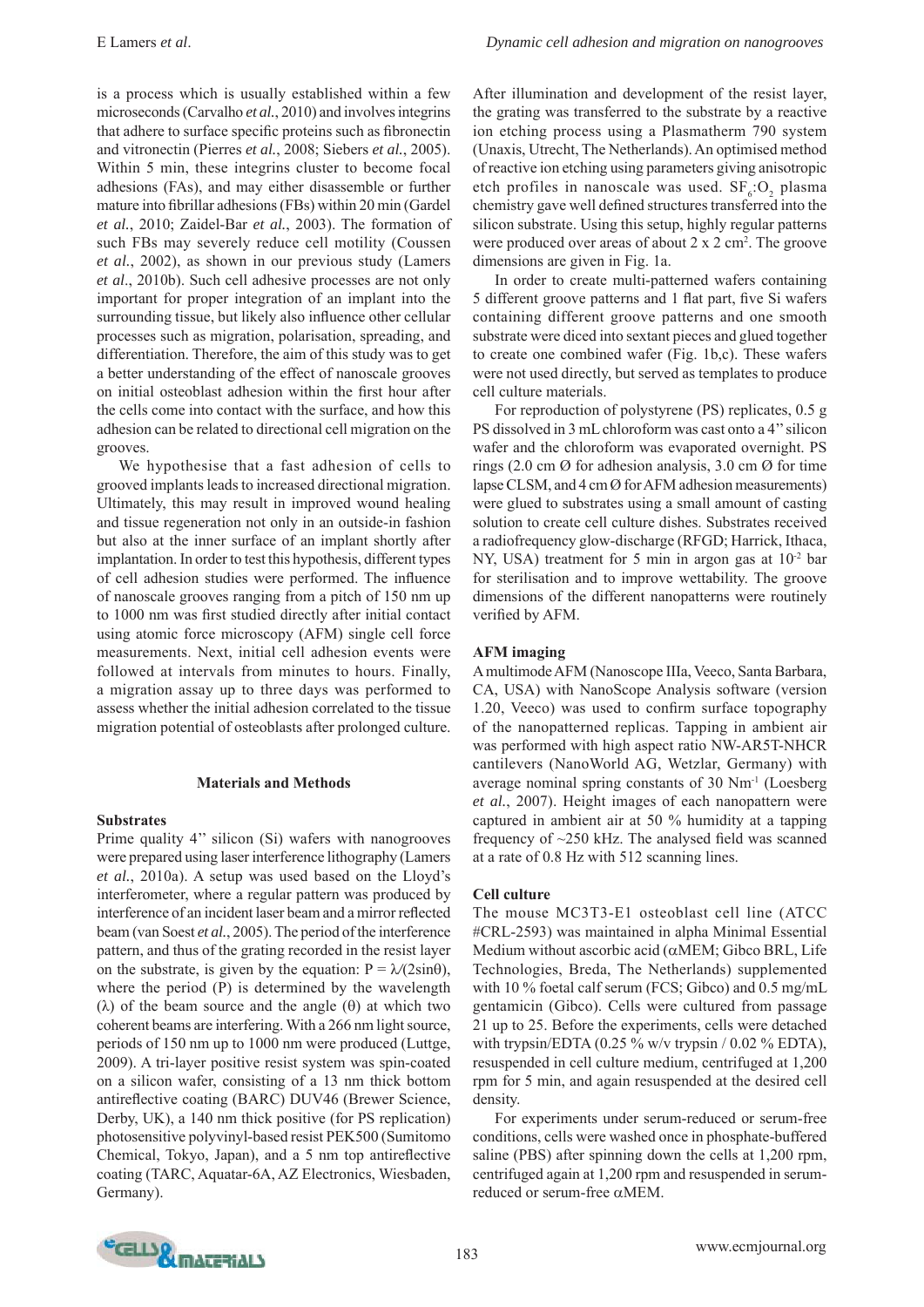

**Fig. 1. a.** Groove dimensions  $\pm$  standard error of the mean. **b, c.** Schematic diagram of multi-patterned substrates. **d, e.** Cross-sections and height images of the nanopatterns created by AFM imaging.

### **AFM force measurements**

Cells were attached to tipless AFM cantilevers (MLCT-O10, Bruker, Santa Barbara, CA, USA) by concanavalin A (ConA)-mediated linkages as described (Friedrichs *et al.*, 2010; te Riet *et al*., 2007; Wojcikiewicz *et al*., 2003). In short, ConA-coated cantilevers were prepared as follows. Cantilevers were first cleaned by immersion in 1 M sulphuric acid (Sigma-Aldrich, Zwijndrecht, The Netherlands) for 1 h, then thoroughly rinsed with Milli-Q water, ethanol, and subsequently dried in a  $N_2$ -flow. Following an overnight incubation at 4 °C in biotinylated  $BSA$  (biotin-BSA, 0.5 mg/mL in 100 mM NaHCO<sub>3</sub>, pH 8.6) the cantilevers were rinsed using PBS and exposed to 0.5 mg/mL streptavidin (Pierce, Rockford, IL, USA) in PBS for 30 min at 37 °C. Finally, the cantilevers were rinsed three times with 20 mM Tris, 150 mM NaCl, 1 mM CaCl<sub>2</sub>, 2 mM MgCl<sub>2</sub>, pH 8.0 (TSM) and incubated in biotinylated ConA (biotin-ConA, 0.4 mg/mL in TSM) for 30 min at 37 °C, then washed with TSM. Force measurements on living cells were performed in force-distance mode using a combined Catalyst BioScope AFM (Bruker) Leica confocal microscope TCS SP5 II (Leica, Mannheim, Germany). Cantilever deflection was determined from the difference in signal generated by a two-segment photodiode monitoring the reflection of a laser beam focused onto the apex of the cantilever. The spring constant of each cantilever was calibrated before use by a non-destructive thermal oscillation method (te Riet *et al.*, 2011).

For AFM cell adhesion measurements ( $n \ge 7$  cells), a cell was first adhered to the cantilever. The cantilever was pushed softly  $(< 5 \text{ nN})$  onto the cell for approximately 20 s and upon retraction a positive pick up was directly observed by the microscope (Fig. 2a). From that moment, the cell was allowed to adhere strongly to the cantilever for at least 15 min. Adhesion of the cell adhered to the cantilever to the different nanostructures was subsequently measured by bringing the cell into contact with the substrate with a contact force of 1000 pN and allowing the cell to adhere for 10 s. Subsequently, the cell was retracted at a retraction speed at 12 μm/s, with subsequently a relaxing time of 2 s to give the cell time to recover (Fig. 2b) (Friedrichs *et al*., 2010; Weder *et al.*, 2009). Cell adhesion experiments were performed in either 10 % serum, 1 % serum, or in serumfree conditions. Data were subsequently exported from the BioScope Catalyst by the NanoScope v8.1 software and further analysed in MATLAB in custom written software. Analysis of force-distance curves resulted in the width, work, and maximum detachment force  $F_{\text{max}}$  of every curve (see also Fig. 2c) for statistical analysis ( $n \ge 70$  curves).

### **RGD control**

AFM force measurements were first performed with a cell in 1 % serum on grooves with a 600 nm and 1000 nm pitch. Cells were then incubated for 30 min with 250 μM RGD peptide (G1269, Sigma-Aldrich). Subsequently, force measurements were repeated in the presence of the peptide ( $n \ge 40$  curves;  $n = 3$  cells).

### **Cell adhesion analysis**

Cells were seeded at a cell density of 12,500 cells/cm<sup>2</sup> on flat substrates with either  $10\%$  FCS,  $1\%$  FCS, or without FCS ( $n \ge 10$ ). On grooved substrates,  $10\%$  FCS was always used. After allowing the cells to adhere for either 15, 30 or 60 min, the culture medium containing non-adhered cells was transferred into tubes. Cells in the culture medium were spun down at 1,200 rpm for 5 min, medium was removed, and 0.5 mL Milli-Q water was added in order to lyse the cells. In addition, the substrates were washed in PBS to remove medium and serum components, then 0.5 mL Milli-Q water was added, rinsed, and the cells were transferred into separate tubes. Finally, cells were lysed in a series of three freeze-thaw cycles. Subsequently, DNA

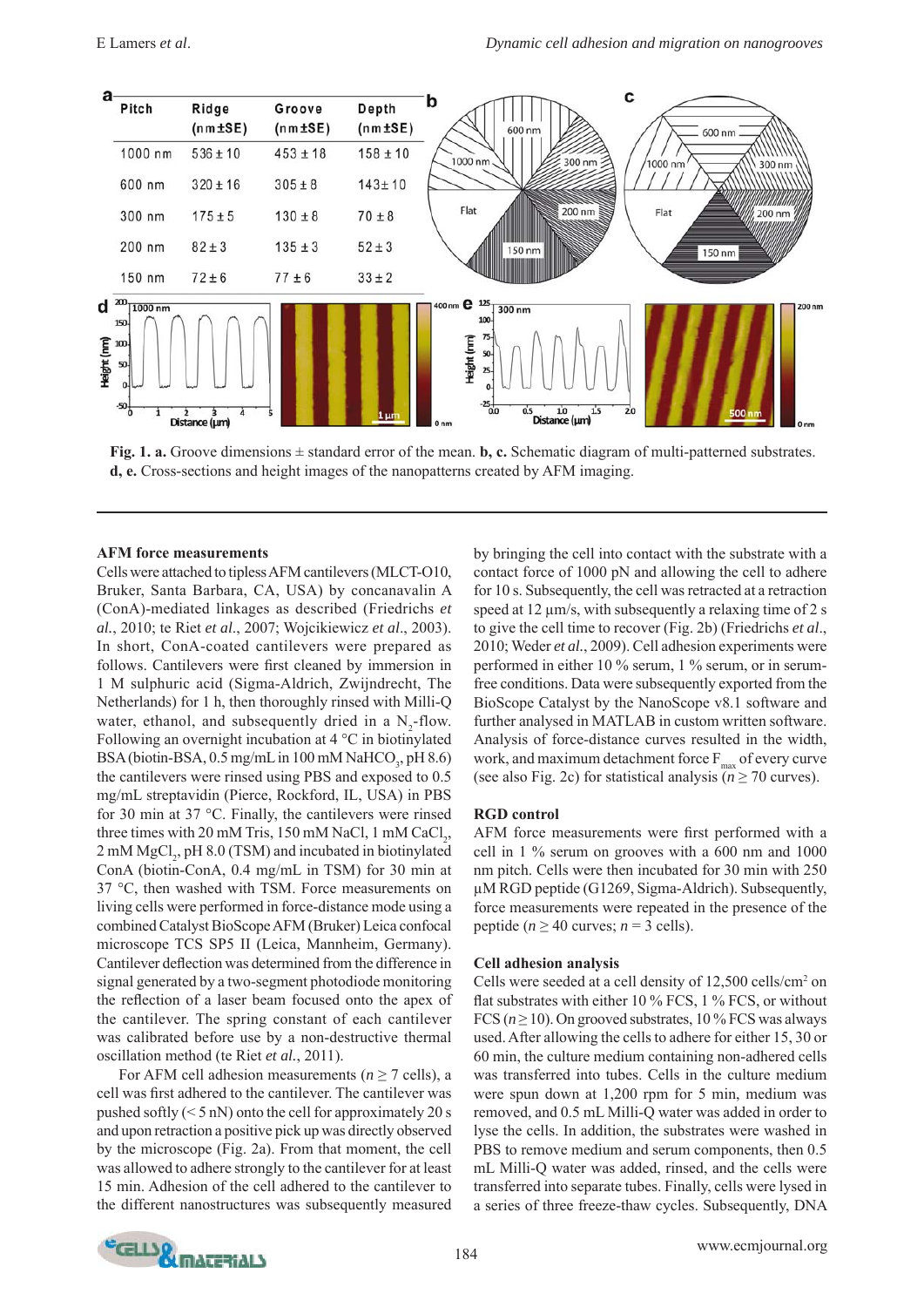

**Fig. 2. a.** Image of osteoblast adhered to the cantilever above the substrate (cells on substrate are out-of-focus). **b.** Schematic overview of AFM-based single cell adhesion experiments. The cell-functionalised cantilever was approached towards the surface (I). The cell was allowed to adhere for 10 s to the substrate (II). The cell-functionalised cantilever was then retracted from the substrate thereby disrupting adhesion bonds (III) until the cell was completely detached (IV) and a probing cycle can be repeated. **c.** Example of a force-distance curve showing maximum detachment force  $(F<sub>max</sub>)$ , the width of detachment, the detachment work, and a number of detachment events of single tethers (jumps, indicated by \*).

was separated from the cell remnants by centrifugation at 1,200 rpm for 5 min. The amount of DNA was quantified using the picogreen DNA assay (Invitrogen, Paisley, UK), according to manufacturer's protocol. Briefly, 100 μL of sample was added to 100 μL freshly prepared working solution containing picogreen in a 96-well plate (Greiner Bio-one, Alphen a/d Rijn, The Netherlands) and incubated for 5 min in the dark. The plate was read in a multiplate fluorescence reader at a wavelength of 488 nm. Cell

adhesion was analysed by dividing the adhered DNA fraction from the total DNA amount (i.e. sum of DNA from adhered and non-adhered cells).

# **Preferential migration**

Preferential osteoblast migration on nanogrooves was determined  $(n \ge 7)$  using a multipatterned substrate. Cells were seeded in the substrate centre in a drop of 10 μL containing 5,000 cells for two hours for adherence. Then 1

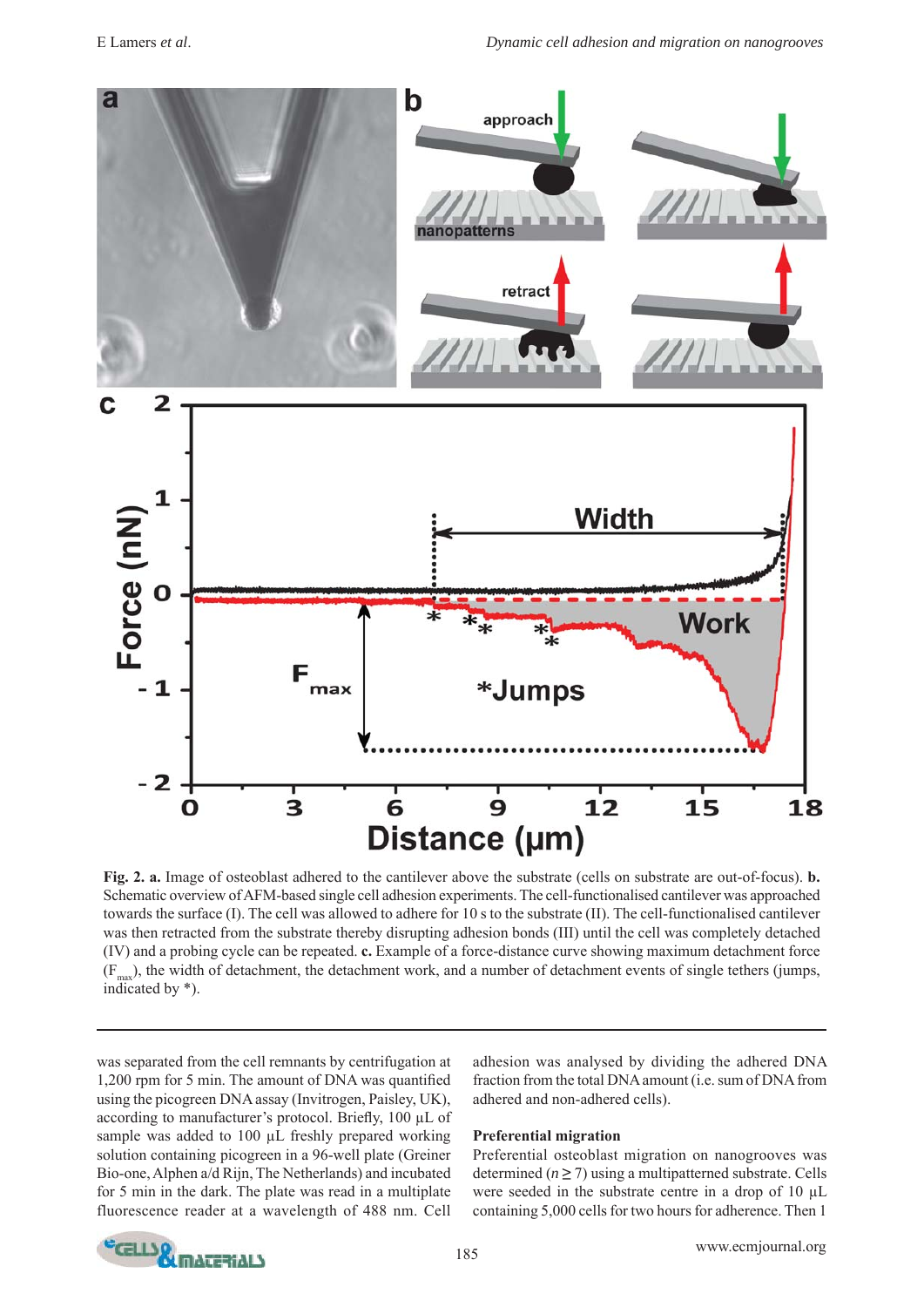

**Fig. 3.** Detachment of single osteoblasts from nanogrooved substrates in the presence of 1 % FCS (a, c) or 10 % FCS (**b, d**). **a, b.** Maximum detachment forces in nN  $(F_{max})$ . **c, d.** Work of cellular detachment in femtojoules (fJ). Data represent the mean  $\pm$  standard deviation.  $n > 7$  cells,  $n > 10$  force curves per cell, and  $n > 3$  locations per cell. Total number of measurements are indicated in the boxes. Data sets were compared by using the ANOVA and *post hoc* Tukey testing.  $^{a}P < 0.05$ ,  $^{b}P < 0.01$ ,  $^{c}P < 0.001$ .

mL medium was added over the whole substrate and cells were cultured for 3 d. Subsequently, cells were fixed in 3 % paraformaldehyde (Sigma-Aldrich) supplemented with 0.01 % glutaraldehyde (Acros, Geel, Belgium) in PBS, and incubated in PBS with 1 % triton X100 (Koch, Colnbrook, England) for 10 min. The cells were fluorescently labelled with phalloidin-Alexa 568 (1:250; Molecular Probes, Invitrogen) for filamentous  $(F-)$  actin and DAPI  $(1:2500)$ for nuclear staining in PBS supplemented with 0.1 % Tween 20 (Merck, Schuchardt, Germany). Cells were imaged with a Zeiss Z1 microscope (Jena, Germany) and outward osteoblast migration was determined by Fiji software (Version 1.45b, NIH, La Jolla, USA). The migration analysis demonstrated that the migration distances of cells on the substrates were very different (range between 3 and 6 mm out-growth). Therefore, data was ranked to determine the relative migration effect of grooves on the cells with the following parameters: 1: minimal outward migration and 6: maximal outward migration.

### **Statistical analysis**

For the AFM force measurements, several force-distance curves were acquired per cell on the tested substrate, showing no clear trends and a normal distribution, as was analysed with a Kolmogorov-Smirnov test. Possible autocorrelation effects were analysed with a Durbin-

Watson test. Measurements performed on the same location gave similar force curves, indicating that the RGDprotein-containing serum proteins were firmly attached to the surface. Data from the AFM measurements were normalised to the results from the 1000 nm patterns. Data obtained from the experiments were statistically analysed using SPSS for Windows (SPSS 16). Data were analysed by ANOVA and *post hoc* Tukey testing. Probability (*P*) values of  $P \le 0.05$  were considered significant. Errors are mean  $\pm$  SD.

 Independent T-tests were performed to compare cell adhesion between two groups. Mann-Whitney U-tests were performed to compare cellular migration.

### **Results**

# **Nanopatterned substrates**

AFM analysis of RFGD-treated polystyrene replicates from the multi-patterned wafer confirmed that the replication quality of the groove patterns was consistent throughout the experiments (Fig. 1d,e).

# **Initial cell adhesion to nanogrooved substrates**

In the presence of 1% FCS, cells demonstrated the highest  $F_{\text{max}}$  on flat and 600 nm pitch substrates and the lowest  $F_{\text{max}}$ 

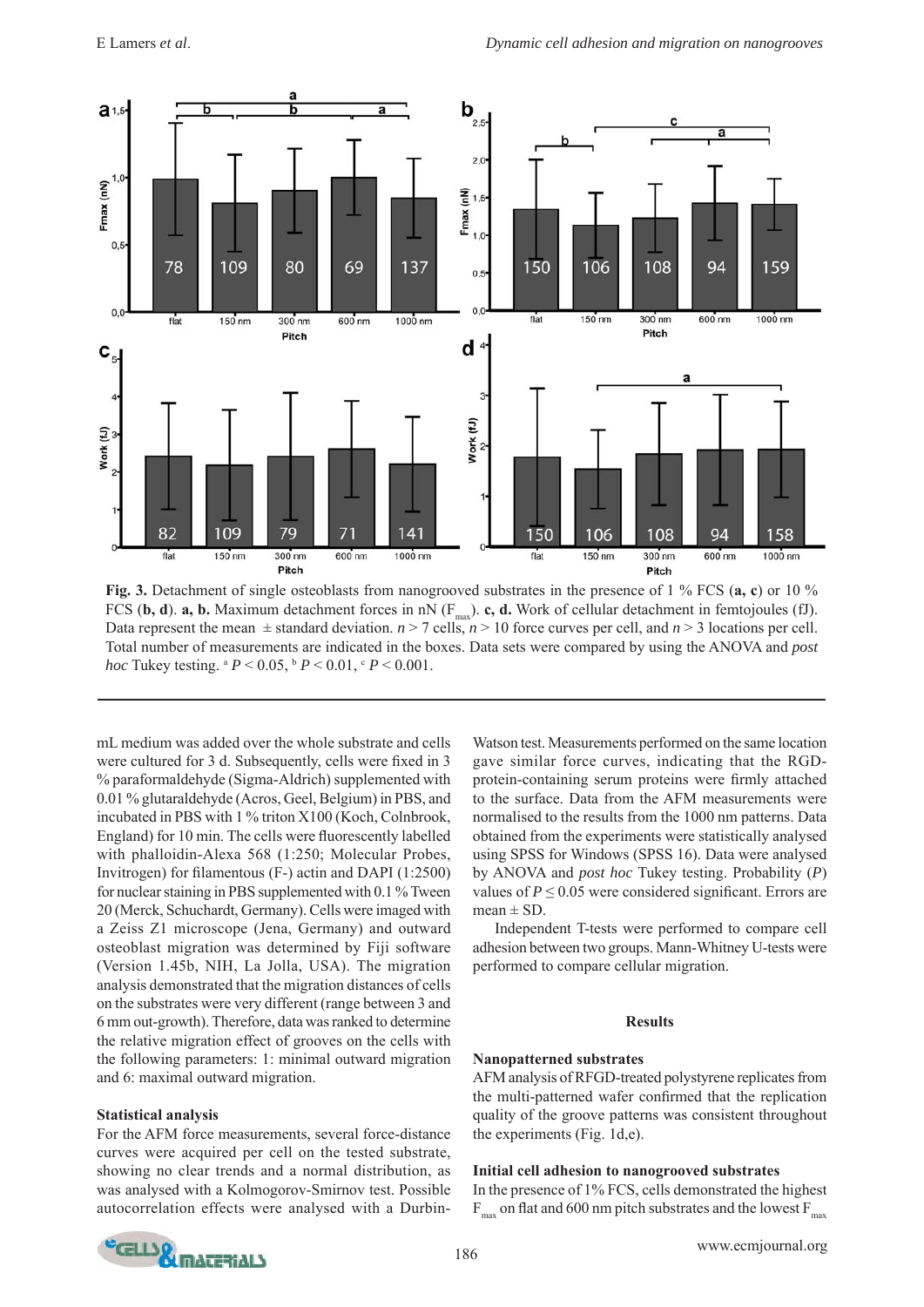

**Fig. 4.** Number of jumps per cell and jump forces in the presence of 1 % FCS (**a, c)** or 10 % FCS **(b, d)**. **a, b.** Average number of jumps per cell on the nanogrooved substrates. **c, d.** Mean rupture force of each jump. Data from the number of jumps represent the mean  $\pm$  95 % confidence interval and from jump forces represent mean  $\pm$  standard deviation. Total number of measurements are indicated in the boxes.  $^{a}P < 0.05$ ,  $^{b}P < 0.01$ ,  $^{c}P < 0.001$ .

on a 150 nm substrate (Fig. 3). The "work" (i.e. the area enclosed by the detachment curve and baseline, which gives a measure for the strength of adhesion of the cell to the substrate, Fig. 2c) showed no significant differences. In the presence of 10 % FCS, cells demonstrated the highest  $F_{\text{max}}$  on 600 nm and 1000 nm pitch substrates and lowest force on a 150 nm pitch. For the work a similar trend was observed; on a 1000 nm pitch the detachment work was significantly higher than on a 150 nm pitch. Comparison of the serum concentration effect on cell adhesion, demonstrated that  $F_{\text{max}}$  was significantly higher in the presence of 10 % FCS than in 1 % FCS. In contrast, the work was significantly higher in the presence of 1 % FCS than with 10 % FCS.

 In the force-distance curves of detaching osteoblasts, step-like unbinding events ("jumps") were observed preceded by force plateaus directly after the  $F_{\text{max}}$  detachment peak (Fig. 2c). These events probably represent events of membrane tethers unbinding from the substrate. Most jump-events were observed on a substrate with 600 nm pitch, both in the presence of 1 % and 10 % FCS (Fig. 4). In addition, the highest jump forces were also determined on the 600 nm pitches, both in the presence of 1 % and 10 % FCS. The lowest jump forces were observed on the 300 nm pitch, whereas in the presence of 10 % FCS the lowest forces were observed on a flat substrate. Comparison of serum effects on cellular unbinding events demonstrated that the number of jumps were significantly higher in the presence of 10 % FCS compared to 1 % FCS, and that jump forces were significantly higher in the presence of 1 % FCS than with 10 % FCS.

 Addition of the RGD blocking peptide reduced both detachment forces and work significantly, but not completely, indicating that RGD-specific integrins are the main initial adhesive source for the cells (Fig. 5).

### **Adhesion maturation**

A comparison of osteoblast adhesion at 15 min showed that only on a 150 nm pitch significantly more cells adhered relative to the 600 nm pitch and the flat substrate (Fig. 6a). At 30 min, more cells adhered to substrates with a pitch of 300 nm, 600 nm and 1000 nm compared to the flat substrate. At 60 min, no significant differences in cell adhesion between the patterns were observed. It is noticeable that at 60 min more than 90 % of the cells stayed adhered, thus, differences in adhesion could not be detected anymore with high sensitivity.

 Addition of different serum concentrations to the cells significantly affected cell adhesion at 15-60 min on flat substrates; cell adhesion under serum free conditions was always higher than in the presence of 1 % or 10 % FCS for all interaction times studied (Fig. 6b).

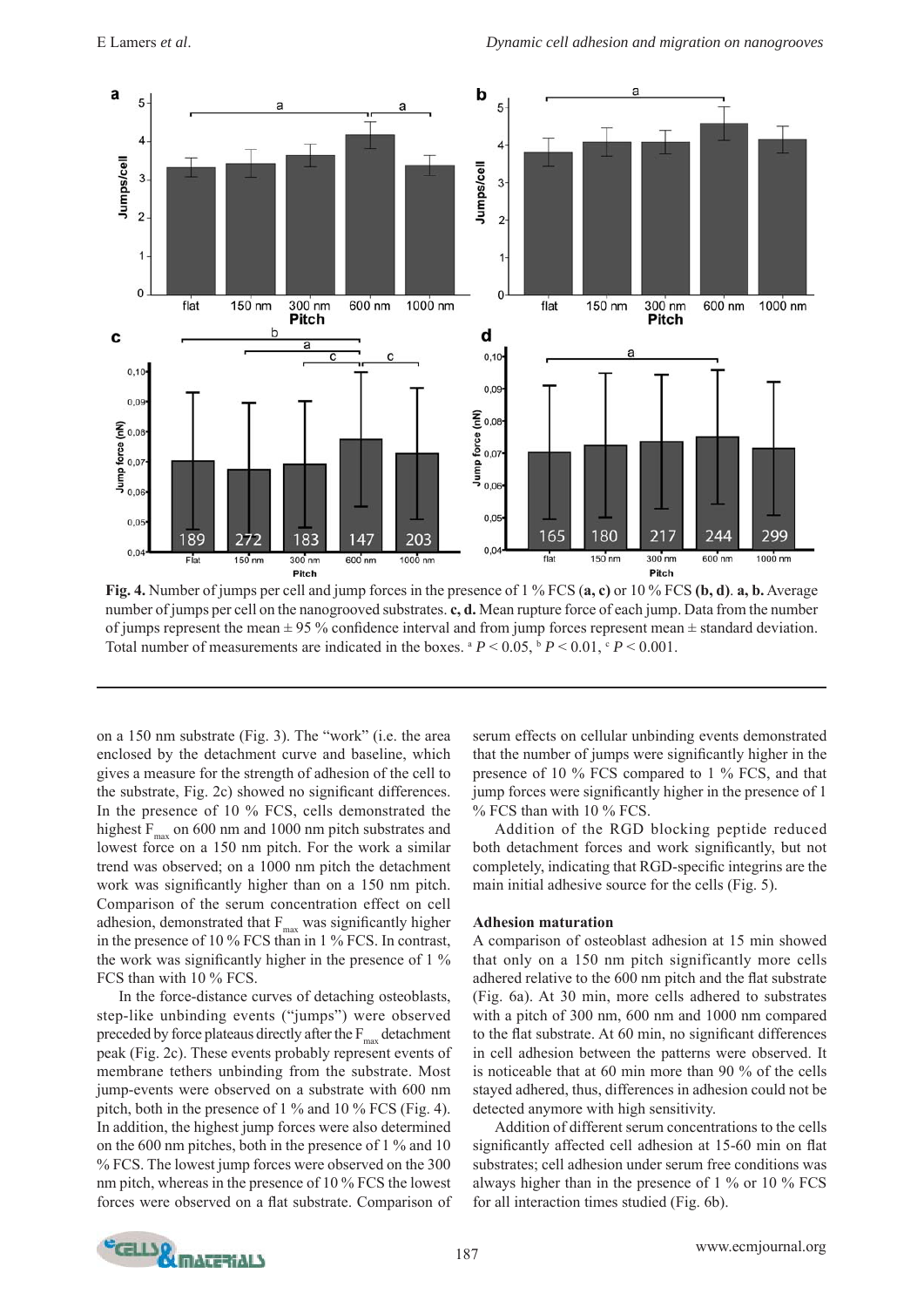

**Fig. 5.** Effect of 30 minutes block with RGD on cell detachment from a 600 nm and 1000 nm pitch. **a.** Relative maximum detachment forces. **b.** Work of cellular detachment. Data represent the mean  $\pm$  standard deviation.  ${}^{a}P$  <  $0.05$ ,  $\frac{b}{p}$   $P < 0.01$ ,  $\frac{c}{p}$   $P < 0.001$ .



Fig. 6. Quantification of cell adhesion after different adhesion times. **a.** Fraction of adhered cells on different nanogroove dimensions. **b.** Influence of serum concentration on cell adhesion. Data represent the mean  $\pm$  95 % confidence interval.  ${}^{a}P$  < 0.05,  ${}^{b}P$  < 0.01,  ${}^{c}P$  < 0.001.

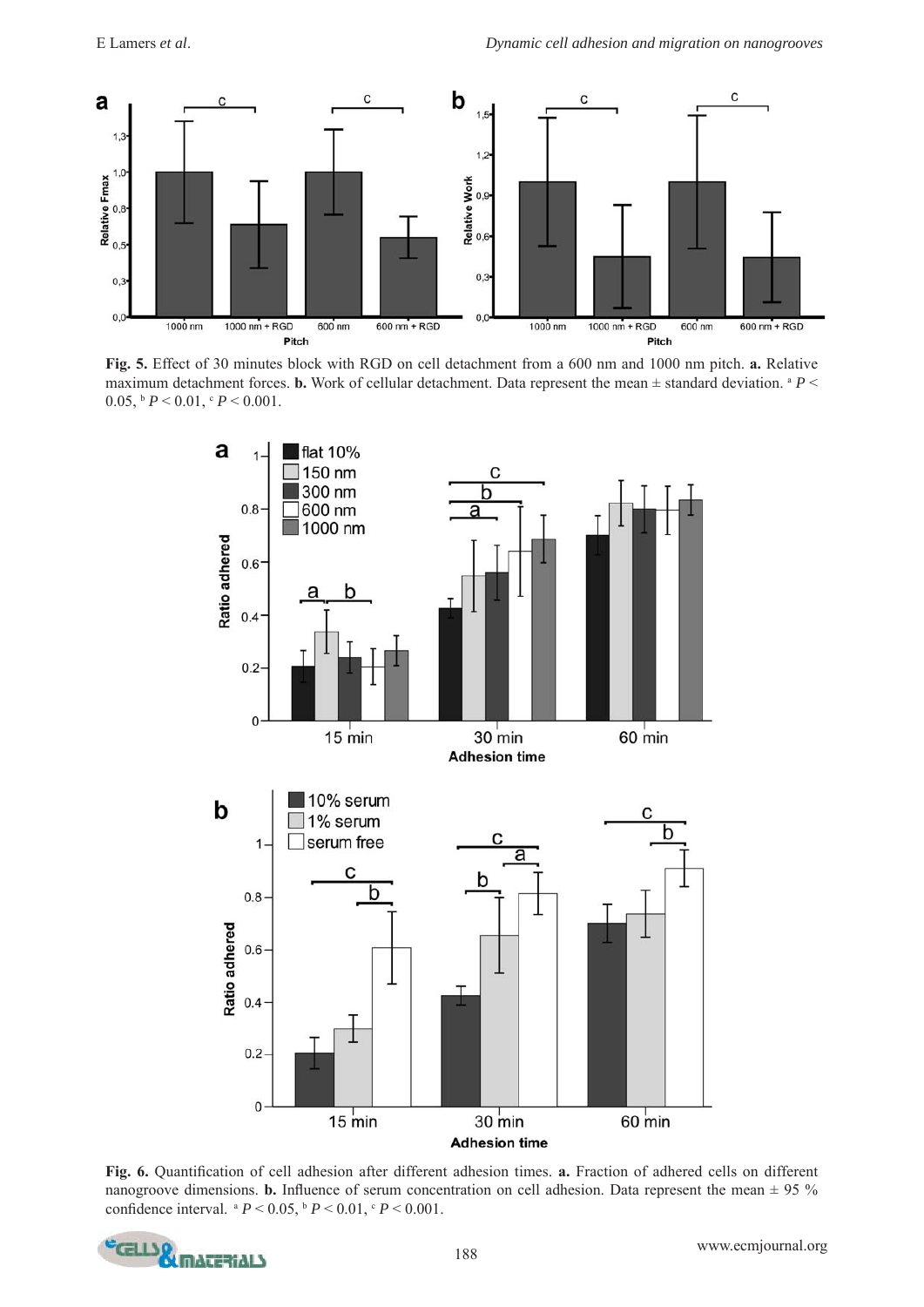

Fig. 7. The influence of nanogrooves on outward migration of osteoblasts. The migration was analysed on radially oriented (**a, b**) or concentrically oriented (**c, d**) grooves. **a, c**. Representative micrographs of outward migration of MC3T3-E1 osteoblasts on the multi-patterned substrates. The size of the sextants are representative for the outgrowth of the cells. **a, c**. Image borders represent migration edges. Data in **b, d** represent the mean  $\pm$  95 % confidence interval. <br><sup>a</sup> *P* < 0.05, <sup>b</sup> *P* < 0.01, <sup>c</sup> *P* < 0.001.

### **Directional cell migration**

Analysis of outward osteoblast migration demonstrated that cells on the radially oriented substrates had the highest outward migration on substrates with a 600 nm pitch and the lowest migration on substrates with a 150 nm pitch (Fig. 7a,b). On the concentrically orientated substrates the highest outward migration was observed on a 300 nm pitch and lowest migration on a 600 nm pitch (Fig. 7c,d).

### **Discussion**

The aim of the current study was to determine the influence of nanoscale grooves on initial adhesion and long-term migration of MC3T3-E1 osteoblasts, using different nanogrooved pitches with a ridge-groove ratio of 1:1 ranging from  $150$  nm up to  $1000$  nm and a flat control. The data demonstrated that submicrometer grooves, and most specifically a 600 nm pitch, induce faster initial cell adhesion, whereas at 15 min adhesion on the 600 nm pitch is restrained. AFM-assisted single-cell force spectroscopy (SCFC) proved to be very useful and predictable for standard long-term migration assays. The high initial adhesion and restrained adhesion maturation was favourable to induce a high cell motility and highly directional migration.

 Regarding our study from a technical point of view, the use of a multi-patterned substrate had some important advantages over separately patterned substrates. First, replicates of substrates are produced and treated in a single step, and therefore, the variation between substrates due to, for example surface free energy (hydrophobicity), are not potentially significant factors. Secondly, cell migration is instantly comparable within one substrate. Finally, initial cellular adhesion could be studied on different nanopatterns by AFM using a single cell. Thus, statistical comparison in cell assays was free of confounding effects.

 Regarding the chosen setup, several techniques can be employed to measure initial cell adhesion. For example,

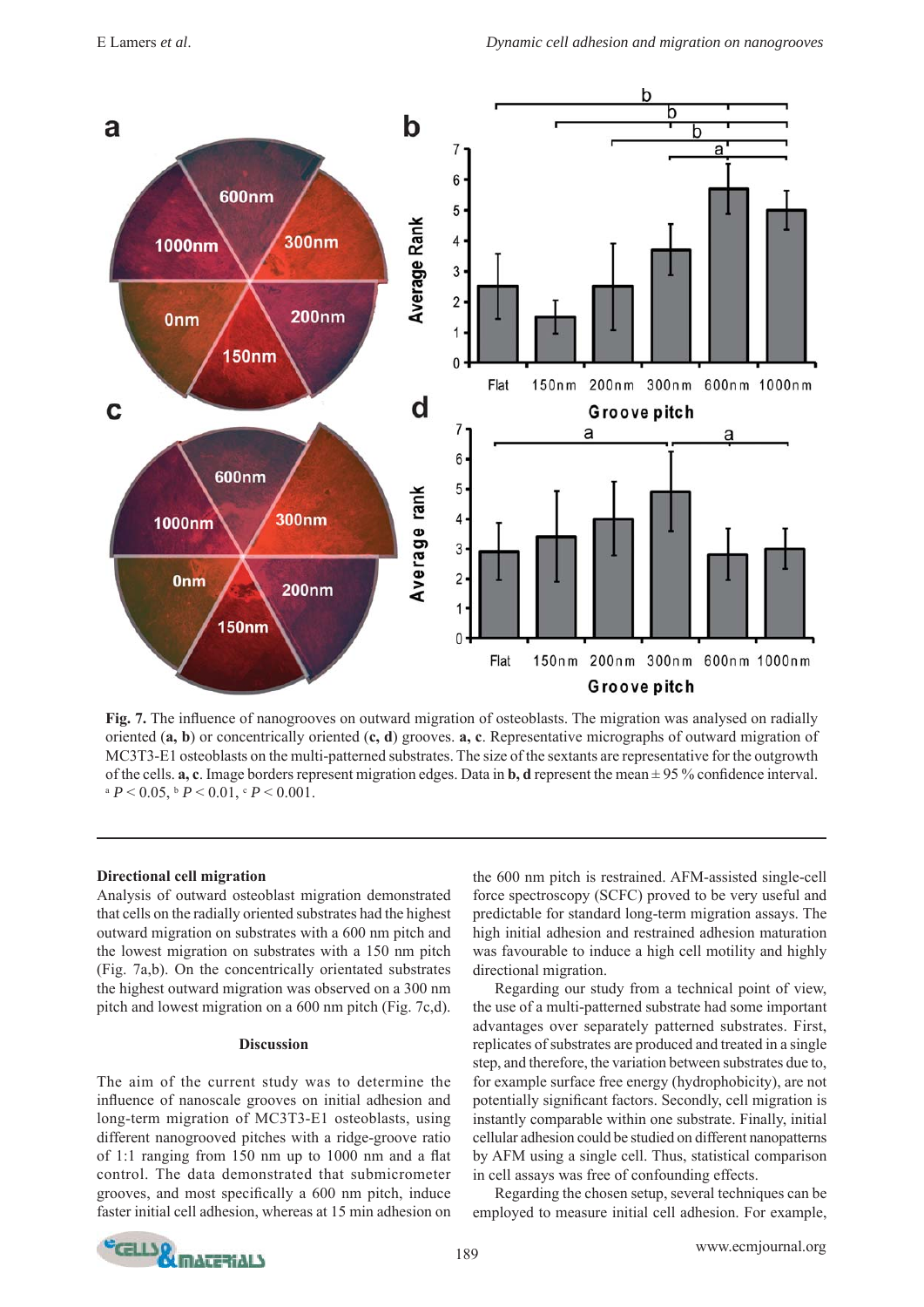Modin *et al*. (2006) studied initial osteoblast adhesion by using a quartz crystal microbalance with dissipation (QCM-D). However, this technique is not appropriate to analyse the adhesion strength of single cells. Also, magnetic tweezers have been used to measure forces generated during initial cell adhesion (Walter *et al.*, 2006). A disadvantage of these techniques is their limitation in exerting maximum forces of only  $\sim$ 200 pN, which is mostly not enough to detach the cell. Therefore, another sensitive technique to measure initial cell adhesion forces was used in this study, i.e. AFM-assisted SCFS (Helenius *et al.*, 2008; Muller *et al.*, 2009). A major advantage of SCFS over other techniques is that the adhesion of a cell to a substrate can be very precisely measured over a wide practical force range, from 10 pN to 10<sup>6</sup> pN (Helenius *et al*., 2008). Thereby, SCFS provides insight into adhesion up to single ligand-receptor unbinding of a single cell interaction with a substrate controlling the first moment of contact (Helenius *et al*., 2008; te Riet *et al.*, 2007). Still, the observable step-like dissociation events are probably due to the decoupling of integrin clusters. The technique likely is not sensitive enough for measuring the forces generated in single RGD-fibronectin slip/catch bonds. Thus, our use of the term "membrane tethers" rather than referring to these tethers as a single integrin or focal adhesion bond.

 As far as our statistical approach is concerned, it has to be noted that measurements were not calculated per number of cells, but over the total of the curves. This analysis disregards eventual clustering of data within each cell; however is generally accepted as valid (Friedrichs *et al.*, 2010; Puech *et al.* 2005). Previous research states that in this set up, it can be assumed that each of these measurements with the same cell are all different measurements of an interaction of the cell with the substrate. Our analysis of different force-distance curves shows that there is no autocorrelation within the repeated measurements within each cell, and therefore these measurements can indeed be considered as independent measurements (data not shown).

Comparison of our findings with available literature, confirmed again that cells are very sensitive and are able to respond to the smallest variations in topographical characteristics, such as topographical density, organisation and stiffness (Arnold *et al.*, 2008; Dalby *et al*., 2007; Kim *et al.*, 2009; Kunzler *et al.*, 2007; Lamers *et al*., 2010a). On the other hand, our comparative study demonstrated for the first time that grooves with a pitch of 600 nm are optimal to induce both nascent cell adhesion and highly directional migration. Moreover, the jump events (representing membrane tether unbinding events) were only significantly increased on a 600 nm pitch. In contrast, a groove pitch of 150 nm reduced nascent adhesion and directional migration. These findings confirm our hypothesis that a sufficient pattern width is essential to promote a fast initial contact of the cell with a substrate, finally resulting in fast and directional migration. Strikingly though, nascent integrin adhesion on nanogrooves is not indicative for the establishment of FBs at later time points. At 15 min, cell adhesion on a 600 nm pitch was reduced, whereas it was enhanced on a 150 nm pitch. Apparently, nascent cell adhesion is promoted by groove widths of 300 nm or larger, whereas the clustering of these integrins into FBs is limited. The maturation of integrin clusters into FBs is indicative for the firmness of adhesion and an increase in FBs reduces cell motility (Zaidel-Bar *et al*., 2003). This possibility fully corroborates with our previous study, in which we demonstrated that upon an increase in groove width up to 300 nm, cell motility increased whereas FA length decreased (Lamers *et al*., 2010b). Veevers-Lowe *et al.* (2011) further confirmed this by demonstrating that cell migration is mediated by integrin adhesion to fibronectin, which in turn induces actin reorganisation and cell migration. In contrast, smaller nanogroove dimensions may be involved in the induction of ECM remodelling rather than cell migration (Ilic *et al.*, 2004). The observation of high initial detachment forces on flat surfaces may be due to adhesive serum proteins such as fibronectin and vitronectin, covering the surface. At longer time points however, cell adhesion to the flat substrate was diminished compared to the grooved substrates, possibly indicating that either a high organisation of adhesive proteins or the topography itself can be essential to establish cell spreading and enhance the formation of mature FAs.

 Furthermore, this study demonstrated that cell migration is not only dependent on groove pitch, but also on the direction. The 600 nm pitch induced fast and highly directional cell migration parallel to the grooves, whereas cell migration perpendicular to the 600 nm pitch was highly reduced. In contrast, the 300 nm pitch induced the highest migration perpendicular to the grooves. These findings suggest that there is a threshold for the groove width between 150 nm and 300 nm, above which the formation of mature adhesions perpendicular to the grooves is restrained, resulting in an increasing migration speed and directionality (Fujita *et al.*, 2009). Mature FAs may preferably form in the longitudinal direction along the grooves, resulting in migration parallel to the grooves. On smaller grooves on the other hand, FA formation and maturation may occur perpendicular over several grooves, thereby initiating unidirectional migration (Hamilton *et al.* 2010; Fujita *et al.*, 2009). More importantly though, our cell migration and previously reported motility data (Lamers *et al*., 2010b) fully corroborate with the trend observed in initial cell adhesion, indicating that the initial contact of the cell with a specific surface characteristic may determine the cell fate at later time points (Ayala *et al.*, 2011; Geiger *et al.*, 2009). Our previous results on the influence of nanogrooved substrates on osteoblast differentiation confirm this, because differentiation increased with increasing groove pitch (Lamers *et al*., 2010a).

 Several groups already demonstrated that differences in serum concentration or type could highly affect cell adhesion (Fujiwara *et al.*, 2009; Grinnell and Feld, 1979; Schmidt et al., 2011). Our study confirmed that serum greatly affects cell adhesion in addition to surface patterning. In the absence of FCS, cells adhered too strongly to the substrate to perform accurate SCFS measurements, and therefore were excluded from the study (data not shown). Serum contains adhesion-mediating proteins, such as fibronectin and vitronectin, which greatly enhance cell adhesion. However, our study demonstrated that cell adhesion was highly increased by decreasing serum concentrations, which corroborates the study by

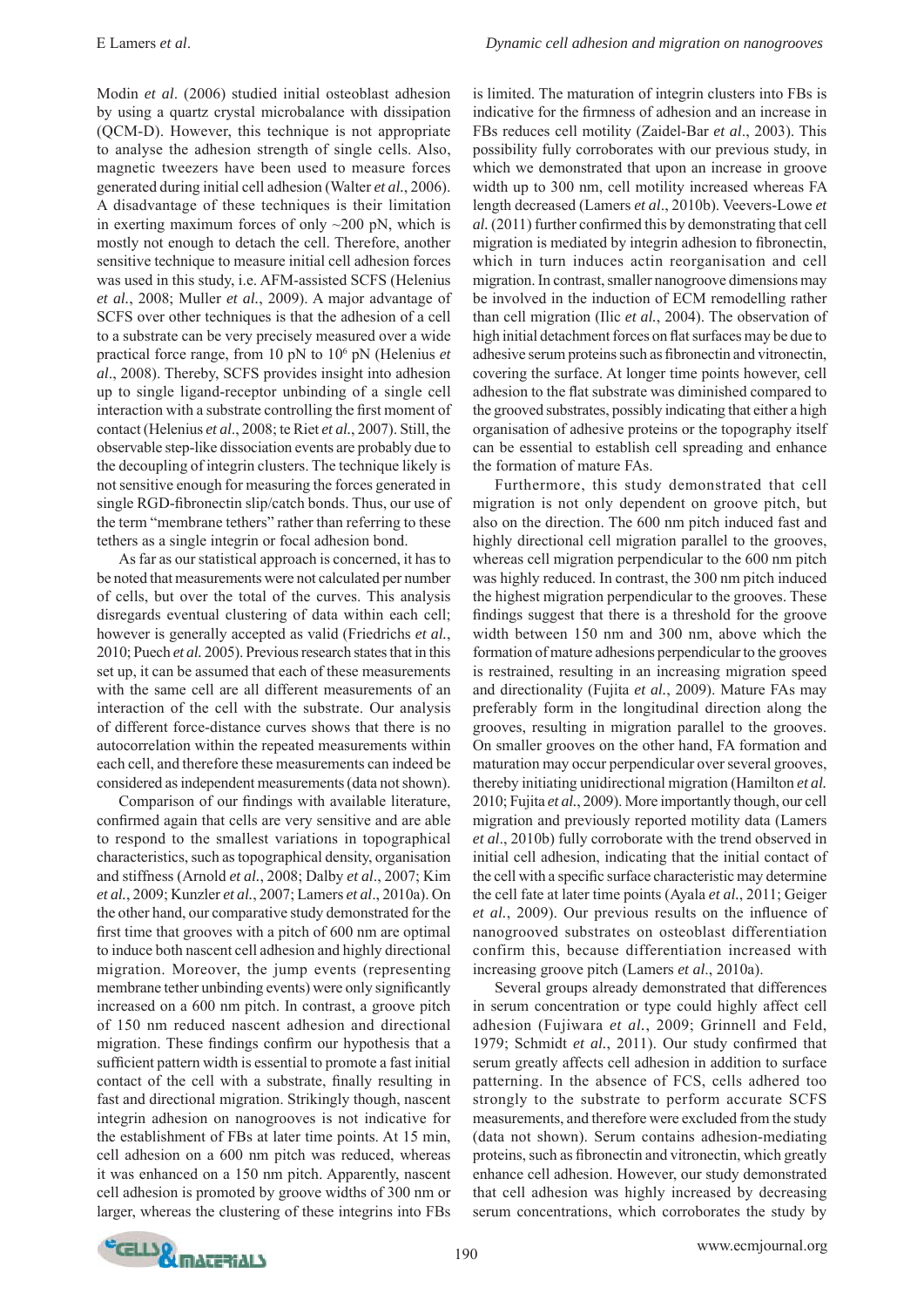Fuijwara *et al.* (2009). The extremely high adhesive forces, as observed in the absence of serum, may be resulting from small amounts of adhesive proteins that are secreted by the cells to induce a fast and highly efficient adhesion to the substrate (Grinnell and Feld, 1979). Reduced serum conditions (1 %) also resulted in an increase in cell adhesion compared to high serum conditions (10 %), however in a different manner and to a lesser extent than serum-free conditions. Since we used an MC3T3-E1 osteoblast cell-line, this increase could result from the immortalisation of the cell, however, a similar effect was observed for primary rat MSCs (data not shown). When using a high serum concentration, soluble adhesion proteins present in the culture medium may adhere to integrins on non-adhered cells, thereby reducing cell adhesion to the substrate, which is also loaded with these adhesion proteins. For confirmation, the effect of RGD on cell adhesion was analysed. RGD is a peptide repeat that is present in cell-adhesive proteins such as fibronectin and vitronectin (Humphries *et al*., 2006). Cells recognise the RGD-tripeptide through specific integrins (e.g.  $\beta_1$ ,  $\beta_3$ , and  $\beta_5$  subunits) that reside at the cell surface and are directly linked to the actin filament via the FA-complex. Addition of RGD to the cells resulted in a highly reduced adhesion force and work, indicating that adhesive serum proteins are indeed responsible for integrin-mediated cell adhesion to the substrate, as well as the observed serum effect on initial cell adhesion. For a full confirmation, however, blocking experiments of separate different RGD-sensitive integrins should be performed (Siebers *et al*., 2005).

For clinical applications, finding the optimal surface topographical conditions for cells to adhere, proliferate, migrate, and finally differentiate may greatly enhance the efficacy of implant integration into the surrounding tissue (Biggs *et al*., 2009; McMurray *et al.* 2011). From a cellular point of view, the results from the current study and our previous studies (Lamers *et al.*, 2010a; Lamers *et al.*, 2010b; Lamers *et al.*, 2011a) demonstrate that grooves with a pitch range of 300-1000 nm may be favourable patterns to accomplish such requirements for several reasons: (*i*) Initial cell adhesion, but not adhesion maturation, is enhanced on the 600 nm substrate. Osteoblasts may preferably adhere to such topographies over other cells, thereby reducing possible risks for chronic inflammatory responses by, for example, macrophages or encapsulation by fibroblasts (Kunzler *et al*., 2007; Liu *et al.*, 2010); (*ii*) Cells become highly aligned on substrates with a pitch of 600 nm. Such a realignment may possibly result in a highly ordered ECM deposition around the implant at later time points, leading to an improved stability (Weiner and Wagner, 1998); (*iii*) Directional cell migration parallel to grooves with a 600 nm pitch is increased compared to the other studied substrates. This may result in a faster coverage of the implant surface resembling GTR, thereby improving bone ingrowth and reducing the risk of undesirable side-effects resulting from adhesion of other cells (Stetzer *et al.*, 2002); (*iv*) Osteoblast differentiation is enhanced on substrates with a pitch of 1000 nm (Lamers *et al*., 2010a); (*v*) Moreover, the immune response can be specifically controlled by grooved substrates (Lamers *et al.* 2011a; Refai *et al.* 2004; Wojciak-Stothard *et al.* 1996). These advantages

immediately affect the speed of wound closure and bone regeneration. Long term *in vitro* mineralisation studies as well as *in vivo* implantation studies should confirm this hypothesis.

#### **Conclusion**

In the current study, we analysed how nanoscale grooves control the adhesion and migration of MC3T3-E1 osteoblasts. The 600 nm pitch (300 nm width) highly induced initial cell adhesion and the formation of integrin to RGD-protein tethers. After 15 min, however, cell adhesion was reduced on a 600 nm pitch. In addition, cell migration parallel to the grooves was highly induced on a 600 nm pitch. From this study, we conclude that grooves with a width of 300 nm may be favourable to enhance adhesion and migration.

#### **Acknowledgement**

Confocal laser scanning microscopy and AFM were performed at the microscope imaging centre (MIC) of the Nijmegen Centre for Molecular Life Sciences (NCMLS). This research is supported by the Dutch Science and Technology Foundation STW, applied science division of NWO and the Technology Program of the Ministry of Economic Affairs (project 07621). Joost te Riet is supported by a BIO-LIGHT-TOUCH grant (FP6-2004- NEST-C-1-028781) of the European Union and the Netherlands Institute of Regenerative Medicine (NIRM). The authors thank Michiel Coenen (Dept. of Scanning Probe Microscopy, Radboud University Nijmegen) for helpful advice on programming the software.

### **References**

 Arnold M, Hirschfeld-Warneken VC, Lohmuller T, Heil P, Blummel J, Cavalcanti-Adam EA, Lopez-Garcia M, Walther P, Kessler H, Geiger B, Spatz JP (2008) Induction of cell polarization and migration by a gradient of nanoscale variations in adhesive ligand spacing. Nano Letters **8**: 2063-2069.

 Ayala R, Zhang C, Yang D, Hwang Y, Aung A, Shroff SS, Arce FT, Lal R, Arya G, Varghese S (2011) Engineering the cell-material interface for controlling stem cell adhesion, migration, and differentiation. Biomaterials **32**: 3700-3711.

 Behring J, Junker R, Walboomers XF, Chessnut B, Jansen JA (2008) Toward guided tissue and bone regeneration: morphology, attachment, proliferation, and migration of cells cultured on collagen barrier membranes. A systematic review. Odontology **96**: 1-11.

 Biggs MJ, Richards RG, Gadegaard N, Wilkinson CD, Oreffo RO, Dalby MJ (2009) The use of nanoscale topography to modulate the dynamics of adhesion formation in primary osteoblasts and ERK/MAPK signalling in STRO-1+ enriched skeletal stem cells. Biomaterials **30**: 5094-5103.

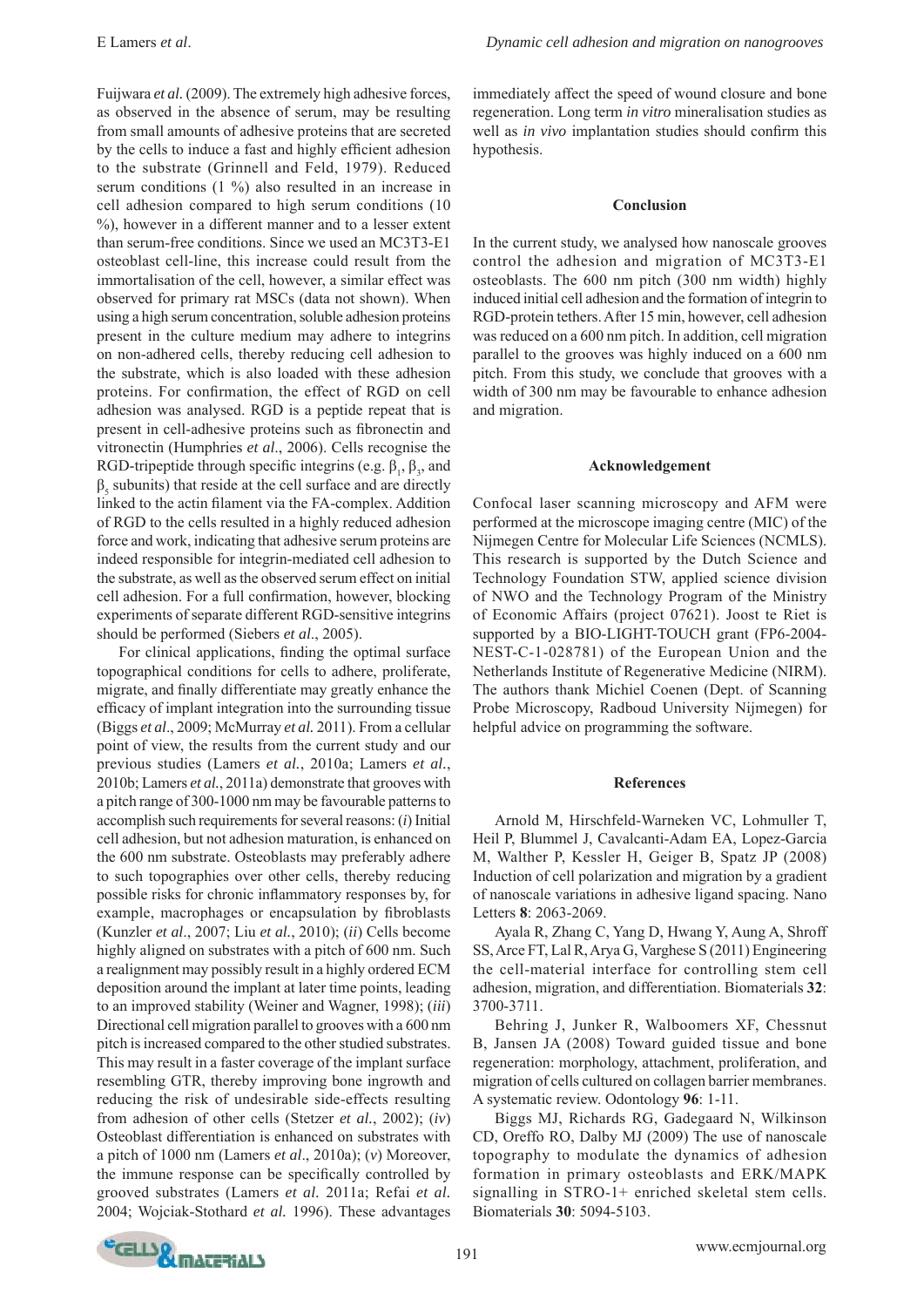Carvalho FA, Connell S, Miltenberger-Miltenyi G, Pereira SV, Tavares A, Ariens RAS, Santos NC (2010) Atomic force microscopy-based molecular recognition of a fibrinogen receptor on human erythrocytes. ACS Nano **4**: 4609-4620.

 Coussen F, Choquet D, Sheetz MP, Erickson HP (2002) Trimers of the fibronectin cell adhesion domain localize to actin filament bundles and undergo rearward translocation. J Cell Sci **115**: 2581-2590.

 Dalby MJ, Gadegaard N, Tare R, Andar A, Riehle MO, Herzyk P, Wilkinson CD, Oreffo RO (2007) The control of human mesenchymal cell differentiation using nanoscale symmetry and disorder. Nat Mater **6**: 997-1003.

 Dang JM, Leong KW (2007) Myogenic induction of aligned mesenchymal stem cell sheets by culture on thermally responsive electrospun nanofibers. Adv Mater **19**: 2775-2779.

 Friedrichs J, Helenius J, Muller DJ (2010) Quantifying cellular adhesion to extracellular matrix components by single-cell force spectroscopy. Nat Prot **5**: 1353-1361.

 Fujita S, Ohshima M, Iwata H (2009) Time-lapse observation of cell alignment on nanogrooved patterns. J Roy Soc, Interface **6 Suppl 3**: S269-S277.

 Fujiwara M, Tsukada R, Shioya I, Takagi M (2009) Effects of heat treatment and concentration of fish serum on cell growth in adhesion culture of Chinese hamster ovary cells. Cytotechnology **59**: 135-141.

 Gardel ML, Schneider IC, Aratyn-Schaus Y, Waterman CM (2010) Mechanical integration of actin and adhesion dynamics in cell migration. Annu Rev Cell Dev Biol, **26**: 315-333.

 Geiger B, Spatz JP, Bershadsky AD (2009) Environmental sensing through focal adhesions. Nat Rev Mol Cell Biol **10**: 21-33.

 Grinnell F, Feld MK (1979) Initial adhesion of human fibroblasts in serum-free medium: possible role of secreted fi bronectin. Cell **17**: 117-129.

 Hamilton DW, Oates CJ, Hasanzadeh A, Mittler S  $(2010)$  Migration of periodontal ligament fibroblasts on nanometric topographical patterns: influence of filopodia and focal adhesions on contact guidance. PLoS One **5**: e15129

Helenius J, Heisenberg CP, Gaub HE, Muller DJ (2008) Single-cell force spectroscopy. J Cell Sci **121**: 1785-1791.

 Humphries JD, Byron A, Humphries MJ (2006) Integrin ligands at a glance. J Cell Sci **119**: 3901-3903.

 Ilic D, Kovacic B, Johkura K, Schlaepfer DD, Tomasevic N, Han Q, Kim JB, Howerton K, Baumbusch C, Ogiwara N, Streblow DN, Nelson JA, Dazin P, Shino Y, Sasaki K, Damsky CH (2004) FAK promotes organization of fibronectin matrix and fibrillar adhesions. J Cell Sci 117: 177-187.

 Kim DH, Han K, Gupta K, Kwon KW, Suh KY, Levchenko A (2009) Mechanosensitivity of fibroblast cell shape and movement to anisotropic substratum topography gradients. Biomaterials **30**: 5433-5444.

 Kunzler TP, Drobek T, Schuler M, Spencer ND (2007) Systematic study of osteoblast and fibroblast response to roughness by means of surface-morphology gradients. Biomaterials **28**: 2175-2182.

 Lamers E, Frank Walboomers X, Domanski M, Te Riet J, van Delft FC, Luttge R, Winnubst LA, Gardeniers HJ, Jansen JA (2010a) The influence of nanoscale grooved substrates on osteoblast behavior and extracellular matrix deposition. Biomaterials **31**: 3307-3316.

 Lamers E, van Horssen R, Te Riet J, van Delft FC, Luttge R, Walboomers XF, Jansen JA (2010b) The influence of nanoscale topographical cues on initial osteoblast morphology and migration. Eur Cells Mater **20**: 329-343.

Lamers E, Walboomers XF, Domanski M, Prodanov L, Melis J, Luttge R, Winnubst L, Anderson JM, Gardeniers HJ, Jansen JA (2011a) *In vitro* and *in vivo* evaluation of the inflammatory response to nanoscale grooved substrates. Nanomedicine, DOI: 10.1016/j.nano.2011.06.013

 Liu D, Abdullah CAC, Sear RP, Keddie JL (2010) Cell adhesion on nanopatterned fibronectin substrates. Soft Matter **6**: 5408-5416.

 Loesberg WA, Te Riet J, van Delft FC, Schon P, Figdor CG, Speller S, van Loon JJ, Walboomers XF, Jansen JA (2007) The threshold at which substrate nanogroove dimensions may influence fibroblast alignment and adhesion. Biomaterials **28**: 3944-3951.

 Luttge R (2009) Massively parallel fabrication of repetitive nanostructures: nanolithography for nanoarrays. J Phys D **42**: 123001.

 McMurray RJ, Gadegaard N, Tsimbouri PM, Burgess KV, McNamara LE, Tare R, Murawski K, Kingham E, Oreffo RO, Dalby MJ (2011) Nanoscale surfaces for the long-term maintenance of mesenchymal stem cell phenotype and multipotency. Nat Mater **10**: 637-644.

 Modin C, Stranne AL, Foss M, Duch M, Justesen J, Chevallier J, Andersen LK, Hemmersam AG, Pedersen FS, Besenbacher F (2006) QCM-D studies of attachment and differential spreading of pre-osteoblastic cells on Ta and Cr surfaces. Biomaterials **27**: 1346-1354.

 Muller DJ, Krieg M, Alsteens D, Dufrene YF (2009) New frontiers in atomic force microscopy: analyzing interactions from single-molecules to cells. Cur Opin Biotechnol **20**: 4-13.

Pierres A, Benoliel AM, Bongrand P (2002) Cell fitting to adhesive surfaces: A prerequisite to firm attachment and subsequent events. Eur Cells Mater **3**: 31-45.

 Pierres A, Benoliel AM, Touchard D, Bongrand P (2008) How cells tiptoe on adhesive surfaces before sticking. Biophys J **94**: 4114-4122.

 Puech PH, Taubenberger A, Ulrich F, Krieg M, Muller DJ, Heisenberg CP (2005) Measuring cell adhesion forces of primary gastrulating cells from zebrafish using atomic force microscopy. J Cell Sci **118**: 4199-4206.

 Refai AK, Textor M, Brunette DM, Waterfield JD (2004) Effect of titanium surface topography on macrophage activation and secretion of proinflammatory cytokines and chemokines. J Biomed Mater Res A **70**: 194-205

 Schmidt D, Joyce EJ, Kao WJ (2011) Fetal bovine serum xenoproteins modulate human monocyte adhesion and protein release on biomaterials *in vitro*. Acta Biomater **7**: 515-525.

 Siebers MC, ter Brugge PJ, Walboomers XF, Jansen JA (2005) Integrins as linker proteins between osteoblasts and

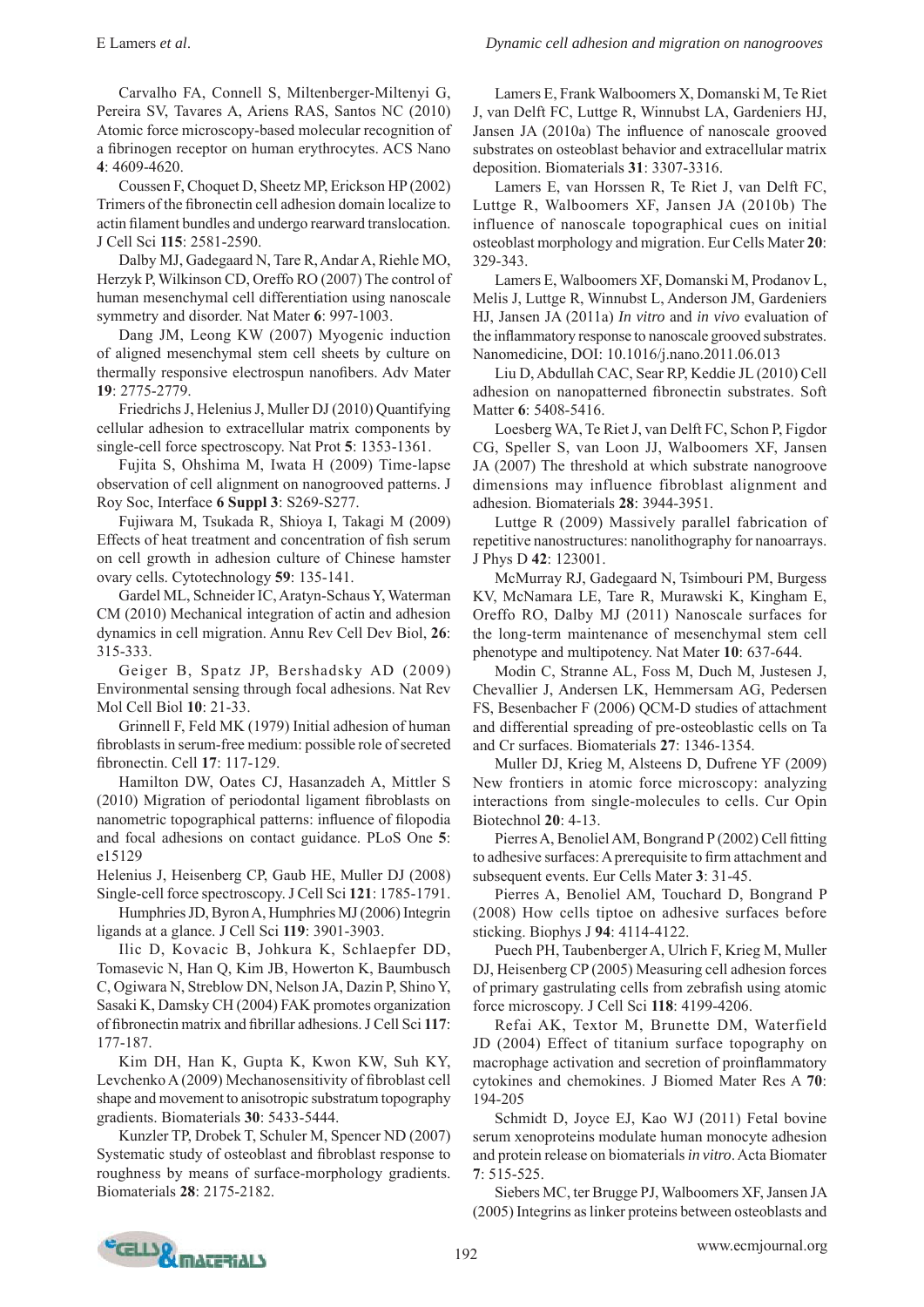bone replacing materials. A critical review. Biomaterials **26**: 137-146.

 Stetzer K, Cooper G, Gassner R, Kapucu R, Mundell R, Mooney MP (2002) Effects of fixation type and guided tissue regeneration on maxillary osteotomy healing in rabbits. J Oral Maxillo Surg **60**: 427-436.

 te Riet J, Zimmerman AW, Cambi A, Joosten B, Speller S, Torensma R, van Leeuwen FN, Figdor CG, de Lange F (2007) Distinct kinetic and mechanical properties govern ALCAM-mediated interactions as shown by singlemolecule force spectroscopy. J Cell Sci **120**: 3965-3976.

 te Riet J, Katan AJ, Rankl C, Stahl CW, van Buul AM, Phang IY, Gomez-Casado A, Schön P, Gerritsen JW, Cambi A, Rowan AE, Vancso GJ, Jonkheijm P, Huskens J, Oosterkamp TH, Gaub H, Hinterdorfer P, Figdor CG, Speller S (2011) Interlaboratory round robin on cantilever calibration for AFM force spectroscopy. Ultramicroscopy **111**: 1659-1669.

 van Soest FJ, van Wolferen HAGM, Hoekstra HJWM, de Ridder RM, Worhoff K, Lambeck PV (2005) Laser interference lithography with highly accurate interferometric alignment. Jap J Appl Phys 1 **44**: 6568- 6570.

 Veevers-Lowe J, Ball SG, Shuttleworth A, Kielty CM (2011) Mesenchymal stem cell migration is regulated by fibronectin through alpha 5 beta 1-integrin-mediated activation of PDGFR-beta and potentiation of growth factor signals. J Cell Sci **124**: 1288-1300.

 Walter N, Selhuber C, Kessler H, Spatz JP (2006) Cellular unbinding forces of initial adhesion processes on nanopatterned surfaces probed with magnetic tweezers. Nano Letters **6**: 398-402.

 Weder G, Voros J, Giazzon M, Matthey N, Heinzelmann H, Liley M (2009) Measuring cell adhesion forces during the cell cycle by force spectroscopy. Biointerphases **4**: 27-34.

 Weiner S, Wagner HD (1998) The material bone: Structure mechanical function relations. Ann Rev Mater Sci **28**: 271-298.

 Wojciak-Stothard B, Curtis A, Monaghan W, MacDonald K, Wilkinson C (1996) Guidance and activation of murine macrophages by nanometric scale topography. Exp Cell Res **223**: 426-435

 Wojcikiewicz EP, Zhang X, Chen A, Moy VT (2003) Contributions of molecular binding events and cellular compliance to the modulation of leukocyte adhesion. J Cell Sci **116**: 2531-2539.

 Yim EK, Pang SW, Leong KW (2007) Synthetic nanostructures inducing differentiation of human mesenchymal stem cells into neuronal lineage. Exp Cell Res **313**: 1820-1829.

 Zaidel-Bar R, Ballestrem C, Kam Z, Geiger B (2003) Early molecular events in the assembly of matrix adhesions at the leading edge of migrating cells. J Cell Sci **116**: 4605- 4613.

### **Discussion with Reviewers**

**Reviewer I:** Would the authors see their AFM method extended to other cell types, such as cells involved in the immune response to implants?

**Authors:** The AFM method is being applied to study adhesion in many cell types, for example, CHO cells, HUVEC cells, Jurkat cells, etc. A nice overview of cells being studied by single-cell force spectroscopy (SCFS) is given in Table 1 of Helenius *et al*. (2008). Moreover, in a previous study we analysed the effect of nanogrooves on macrophage behaviour and observed that the behaviour is very different from osteoblasts (Lamers *et al.,* 2011a). In this particular study we observed that nanogrooves control the behaviour of the immune response both *in vitro* and *in vivo*. Possibly, the initial adhesion of an immune cell is a determining factor for controlling the immune response.

**Reviewer I:** Could the authors envisage the AFM method to be applied dynamically in such a way that mechanical stimulation could be measured?

Authors: The versatility of AFM could definitely open up the way to mechanically stimulate cells by nanomanipulation and study responses of cell dynamics, such as envisioned in Helenius *et al.* (2008).

**Reviewer II:** The authors state that cell adhesion is increased on wider grooves. This may be due to increased surface area as cells are able to interact with the grooves and ridges, while cellular interaction within narrower grooves may be perturbed so reducing cell/substrate contact. Have the authors established which groove widths facilitate cellular infiltration?

**Authors:** Recently, we analysed the interface interactions between cells and nanogrooved surfaces (Lamers *et al.,* 2011b) by creating cross sections through freshly frozen samples, using a novel technique, cryo DualBeam FIB-SEM. This study demonstrated that cells are able to descend into groove with a width of 150 nm. Thus far we have not been able to analyse whether cells are able to infiltrate into smaller grooves, however this would be very interesting to know as this factor can significantly affect cell adhesion and migration.

**Reviewer II:** The authors make reference to single tethering events and the recording of such. However, it seems unlikely that the system is suitable to monitor the slipping of single integrin bonds, and the frequency of the jumping events is extremely low. It seems more likely that these observed jumps represent the breaking of adhesion of large microscale cellular regions, such as the leading edge. Please comment.

**Authors:** These 'unbinding events' are attributed to the unbinding of adhesive units, which could be individual or small aggregates of receptors, e.g. integrins, from the substrate. In these tethering events, adhesive units are pulled away from the cell cortex at the tip of a membrane tether, which could extend over tens of microns. For further reading see, for example, Friedrichs *et al.* (2010).

**Reviewer III:** The authors state that repeated measurements on the same cell can be considered as "semi"-independent measurements". What precisely does this term mean and how did the authors test their data for independence? It would be of interest to report on the degree of autocorrelation of measures made sequentially on the